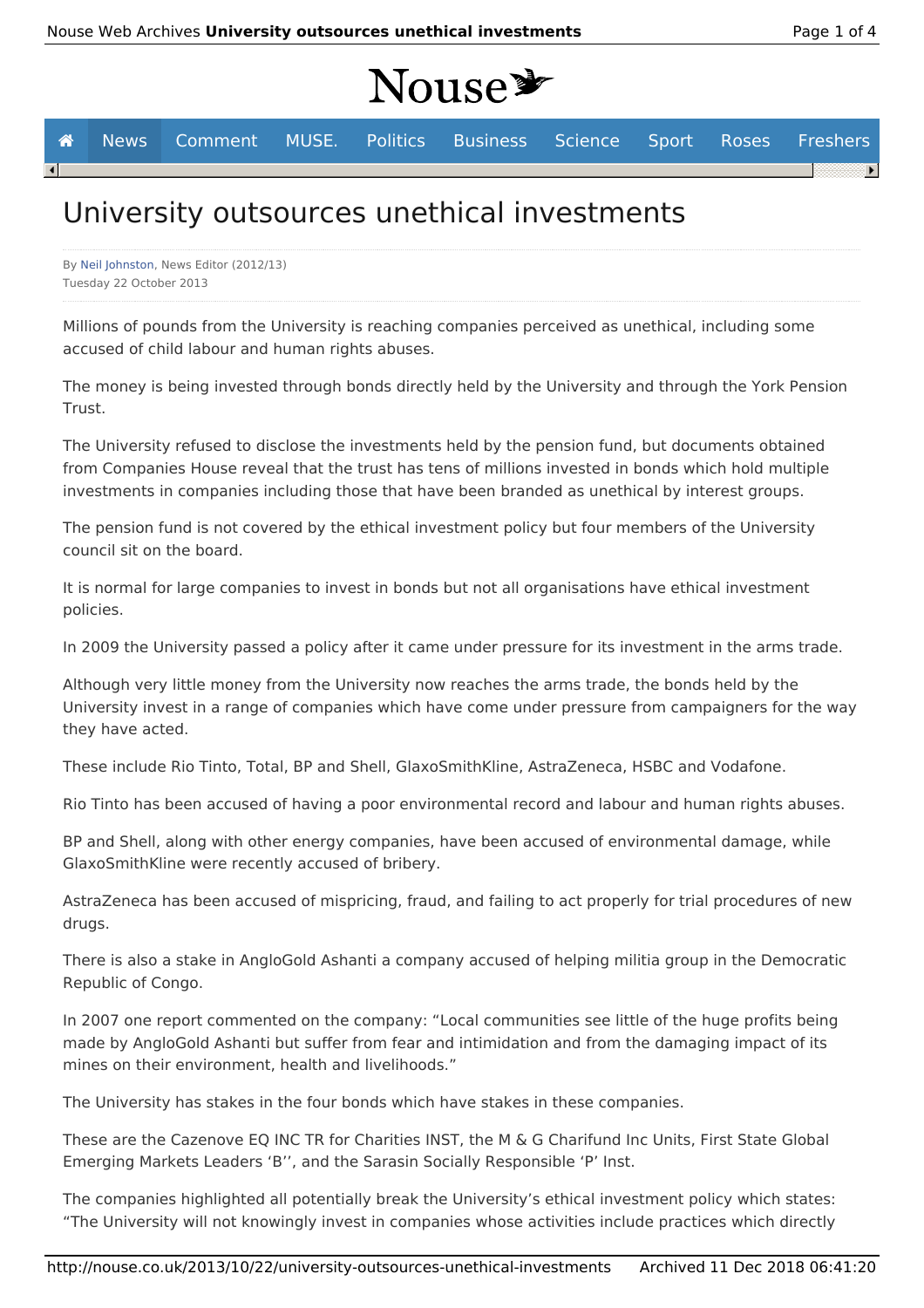pose a risk of serious harm to individuals or groups, or whose activities are inconsistent with the mission and values of the University."

The University has, however, defended its position with a spokesman saying: "We believe that the bonds held by the University are in keeping with the ethical investment policy."

They did acknowledge though that others may have a different view: "However, we recognise that individuals and groups may hold different views about the ethics of various companies and industrial sectors. We are happy to listen to representations about this from student groups."

The University refused to answer direct questions over whether they were concerned if funds reached companies which use child labour or abuse human rights.

They also failed to answer questions over whether they thought using bonds made them unaccountable for the investments made in them.

Although not covered by the Ethical Investment policy the pension fund has links to companies mired in controversy.

As well as many of the same companies the University has invested in directly, funds from the pension trust also reach a range of controversial companies.

The University's pension fund has a £31,486,005 stake in the Shroders ISF QEP Global Blend which has investments in a range of companies.

This includes tobacco giants Philip Morris, and British American Tobacco (BAT), mining company Anglo American and Freeport-McMoRan, gold companies and a range of oil and gas companies as well as Colgate-Palmolive and Khon Kaen Sugar Industry (KSL).

Philip Morris has been accused of failing to protect human rights of its workers while BAT has faced criticism over lobbying and criticism for the way it advertised to young people overseas.

Anglo American has been accused of breaching human rights and damaging environmental practices by campaigners and interest groups.

Freeport-McMoRan runs a mine in Indonesia that has been linked to alleged environmental and human rights abuses.

The toothpaste maker Colgate-Palmolive has been heavily criticised for its poor environmental record.

KSL was recently accused of using child labour on it's plantations in Cambodia, and supplies the sugar company Tate & Lyle, who the University also has investments in through bonds.

Finally the bond has investments in Aerospostale, a clothes company that has been found to use forced labour for cotton production.

In total the pension fund has over £2million of investments going towards companies which may not be seen as socially responsible.

The University says the pension scheme is obligated to invest in the best interest of members rather than on ethics.

YUSU President, Kallum Taylor commented: "I can't comment on the moral rights and wrongs of the companies which the University invest in – that's for our members to decide.

"However, there must surely be a 'point' to having an ethical investment policy – one which goes well beyond just ticking the box. That it's even being questioned says something."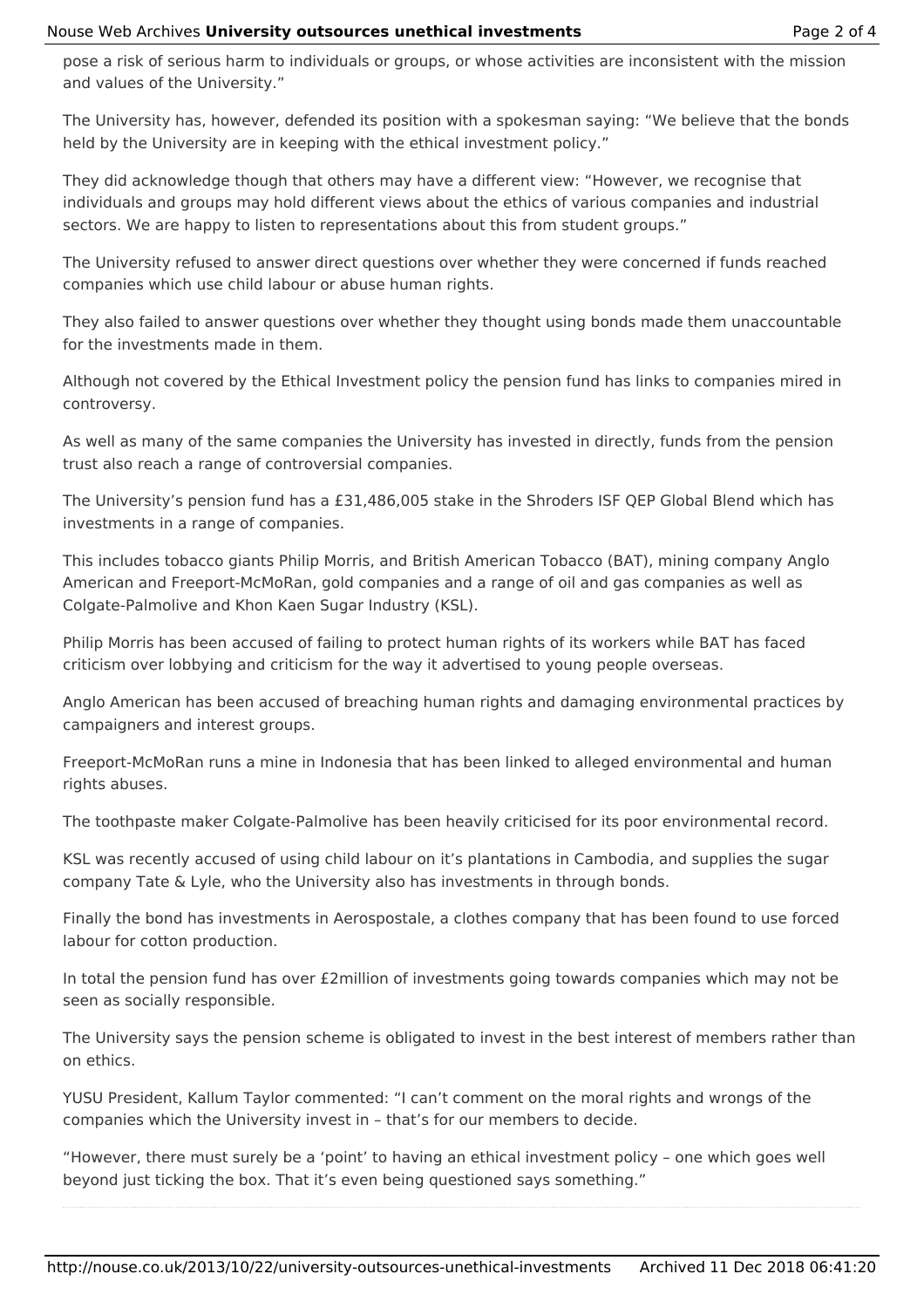

### One comment

Matt Sharp

It's worth considering some of the benefits some of these companies provide.

GlaxoSmithKline, for example, are providing hundreds of millions of free drugs to fight tropical parasitic diseases:

http://www.gatesfoundation.org/media-center/press-releases/2012/01/private-and-public-partners-uniteto-combat-10-neglected-tropical-diseases-by-2020

Even if it were guilty of bribery (and not merely accused of it), this is such an overwhelmingly positive contribution that the university should be proud to invest in such a company.

**A** Report

| Most Read                                                        | <b>Discussed</b>                                                        |  |  |  |
|------------------------------------------------------------------|-------------------------------------------------------------------------|--|--|--|
| 1. What is the difference between tax evasion and tax avoidance? |                                                                         |  |  |  |
| 2. Penalty for submitting work up to an hour late halved         |                                                                         |  |  |  |
| 3. Study reveals spending habits of students                     |                                                                         |  |  |  |
| 4. Academic censorship at Reading University                     |                                                                         |  |  |  |
|                                                                  | 5. Massive power cut hits homes and train station                       |  |  |  |
|                                                                  | 6. YUSU to hold referendum on policy of supporting second EU referendum |  |  |  |

#### Write for Nouse News

Get in touch with the editors

Join the Facebook group

| More in News                                                         |  |  |  |
|----------------------------------------------------------------------|--|--|--|
| Penalty for submitting work up to an hour late halved                |  |  |  |
| Massive power cut hits homes and train station                       |  |  |  |
| YUSU to hold referendum on policy of supporting second EU referendum |  |  |  |
| A Viking Theatre for York                                            |  |  |  |
| Annual Student Housing survey to close soon                          |  |  |  |
| <b>Volunteering Week</b>                                             |  |  |  |

27 Oct '13 at 2:24 pm

About Nouse